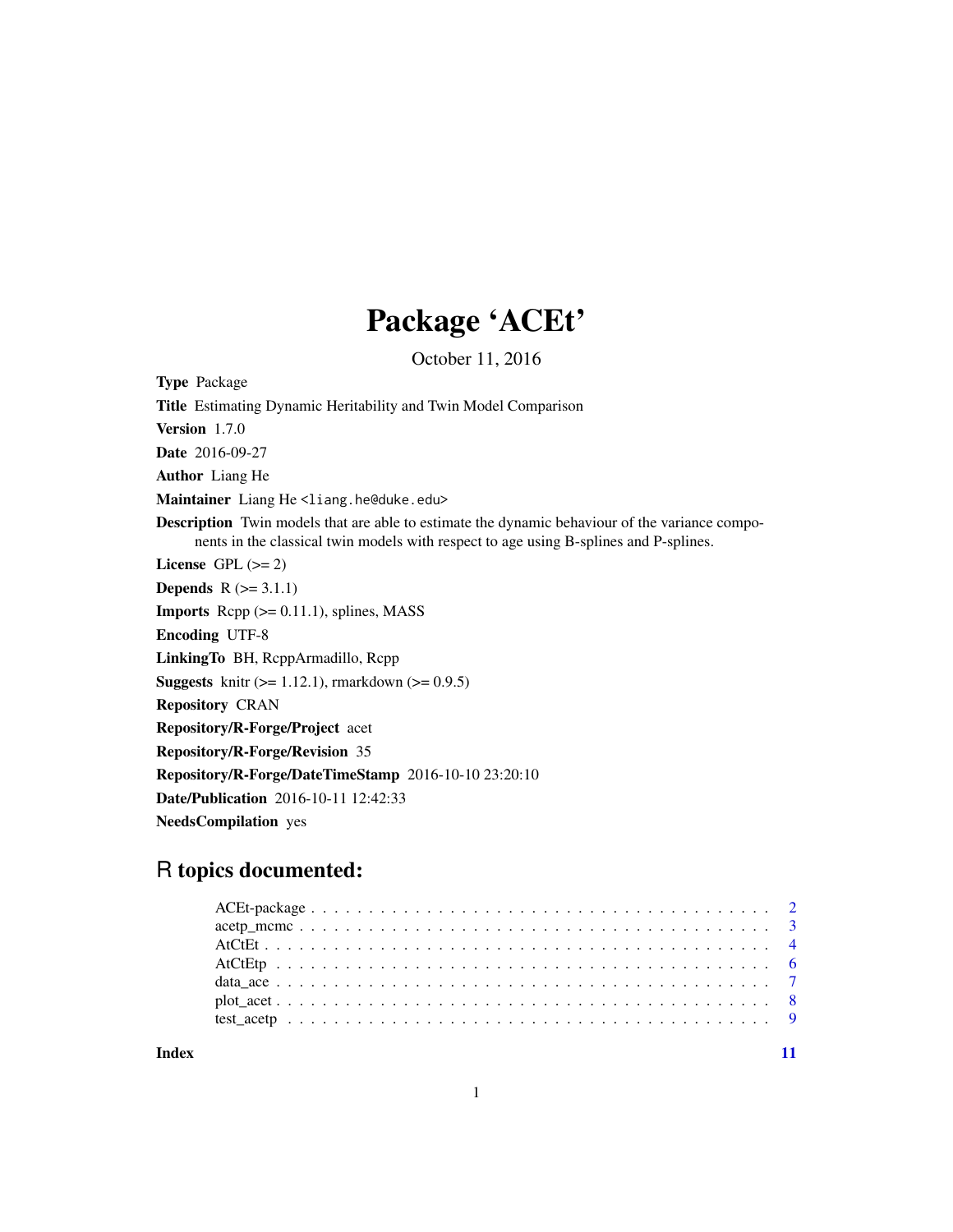<span id="page-1-0"></span>ACEt-package *Estimating Age Modification Effect on Genetic and Environmental Variance Components in Twin Models*

#### Description

The package implements two novel twin models that are able to estimate dynamic behaviour of the variance components in the classical twin models with respect to age or other covariates such as calendar year.

#### Details

| Package: | ACEt       |
|----------|------------|
| Type:    | Package    |
| Version: | 1.7.0      |
| Date:    | 2016-09-27 |
| License: | GPL        |

#### Author(s)

Liang He

Maintainer: Liang He <liang.he@duke.edu>

#### References

He, L., Sillanpää, M.J., Silventoinen, K., Kaprio, J. and Pitkäniemi, J., 2016. Estimating Modifying Effect of Age on Genetic and Environmental Variance Components in Twin Models. Genetics, 202(4), pp.1313-1328.

#### Examples

```
# data(data_ace)
```

```
# AtCtEt(data_ace$mz, data_ace$dz, mod=c('d','d','c'), knot_a = 5, knot_c = 4)
# AtCtEtp(data_ace$mz, data_ace$dz, knot_a = 6, mod=c('d','l','c'))
```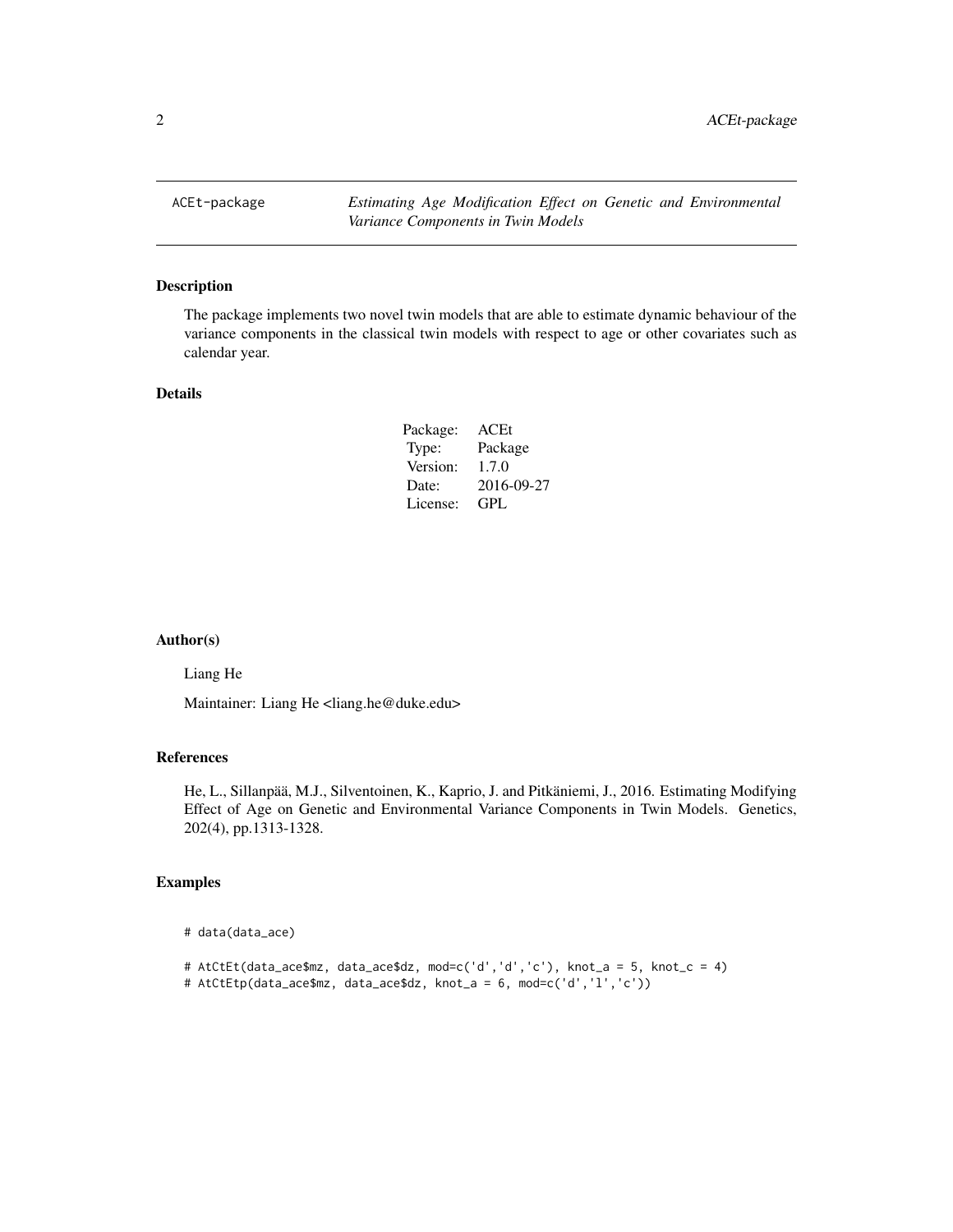<span id="page-2-0"></span>

#### Description

Compute the posterior mean and CIs for the ACE(t)-p model using the MCMC methods

#### Usage

 $accept_mcmc(accept, iter_num = 10000, sd = 0.1, burnin = 1000)$ 

#### Arguments

| acetp    | An object from the 'AtCtEtp' function.                                                                     |
|----------|------------------------------------------------------------------------------------------------------------|
| iter_num | The number of the iterations in the MCMC procedure.                                                        |
| sd       | The standard error of the normal proposal distribution in the MCMC algorithm.<br>The default value is 0.1. |
| burnin   | The number of burn-in, which must be smaller than the number of iteration.                                 |

#### Value

| beta_a_mc   | The estimates of the spline coefficients for the A component based on the pos-<br>terior mean from the MCMC method. |
|-------------|---------------------------------------------------------------------------------------------------------------------|
| $beta_c$ mc | The estimates of the spline coefficients for the C component based on the poste-<br>rior mean from the MCMC method. |
| beta_e_mc   | The estimates of the spline coefficients for the E component based on the poste-<br>rior mean from the MCMC method. |
| $cov_m$     | The posterior covariance matrix of the estimates of the spline coefficients.                                        |
| knots_a     | A vector of the knot positions for the A component.                                                                 |
| knots_c     | A vector of the knot positions for the C component.                                                                 |
| knots e     | A vector of the knot positions for the E component.                                                                 |

#### Author(s)

Liang He

#### References

He, L., Sillanpää, M.J., Silventoinen, K., Kaprio, J. and Pitkäniemi, J., 2016. Estimating Modifying Effect of Age on Genetic and Environmental Variance Components in Twin Models. Genetics, 202(4), pp.1313-1328.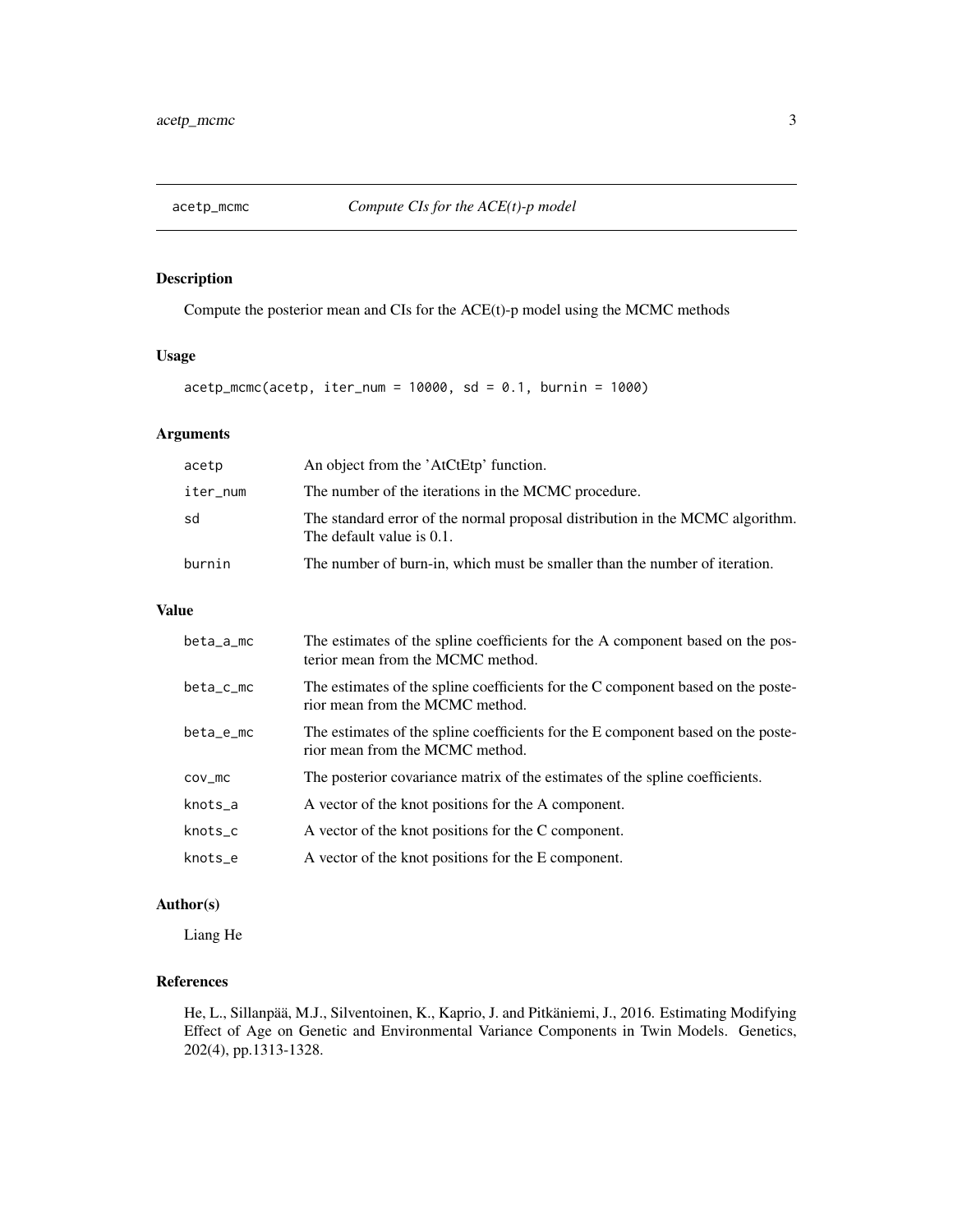#### <span id="page-3-0"></span>Examples

```
# data(data_ace)
# result <- AtCtEp(data_ace$mz, data_ace$dz, knot_a = 7, knot_c = 7)
# result_mc <- acetp_mcmc(result, iter_num=10000, burnin = 500)
```

#### Fitting the ACE(t) model

#### Description

The ACE(t) model with the A, C and E variance components as functions with respect to age modelled by B-splines.

#### Usage

AtCtEt(data\_m, data\_d, mod = c('d','d','d'), knot\_a = 5, knot\_c = 5, knot\_e = 5, boot=FALSE, num\_b = 100, init =  $rep(0,3)$ , robust = 0)

#### Arguments

| data_m | An $N_m$ x 3 data matrix for MZ twins. $N_m$ is the number of MZ twin pairs. The<br>first two columns are centered trait values (i.e. the mean should be zero) and the<br>third column is age (or other covariates).                                                                                               |
|--------|--------------------------------------------------------------------------------------------------------------------------------------------------------------------------------------------------------------------------------------------------------------------------------------------------------------------|
| data_d | An $N_d$ x 3 data matrix for DZ twins. $N_d$ is the number of DZ twin pairs. The<br>first two columns are centered trait values (i.e. the mean should be zero) and the<br>third column is age (or other covariates).                                                                                               |
| mod    | A character vector of length 3. Each element specifies the function for the A,<br>C or E component respectively. The A and C components can be 'd'(dynamic),<br>'c'(constant) or 'n'(NA). The E component can only be 'd' or 'c'. Thus, $model =$<br>$c('c','c','c')$ is corresponding to the classical ACE model. |
| knot_a | The number of interior knots of the B-spline for the A component, which must<br>be no less than 3. The default value is 5.                                                                                                                                                                                         |
| knot_c | The number of interior knots of the B-spline for the C component, which must<br>be no less than 3. The default value is 5.                                                                                                                                                                                         |
| knot_e | The number of interior knots of the B-spline for the E component, which must<br>be no less than 3. The default value is 5.                                                                                                                                                                                         |
| boot   | A logical indicator of whether to use the bootstrap method to calculate the con-<br>fidence interval. The default is FALSE.                                                                                                                                                                                        |
| num_b  | The number of replicates when the bootstrap method is used (i.e. $boot =$<br>$TRUE$ ). The default value is 100.                                                                                                                                                                                                   |
| init   | A 3x1 vector of the initial values for the optimization. The default values are 1.                                                                                                                                                                                                                                 |
| robust | An integer indicating the number of different initial values that the function will<br>randomly generate and try in the optimization. The default value is 0.                                                                                                                                                      |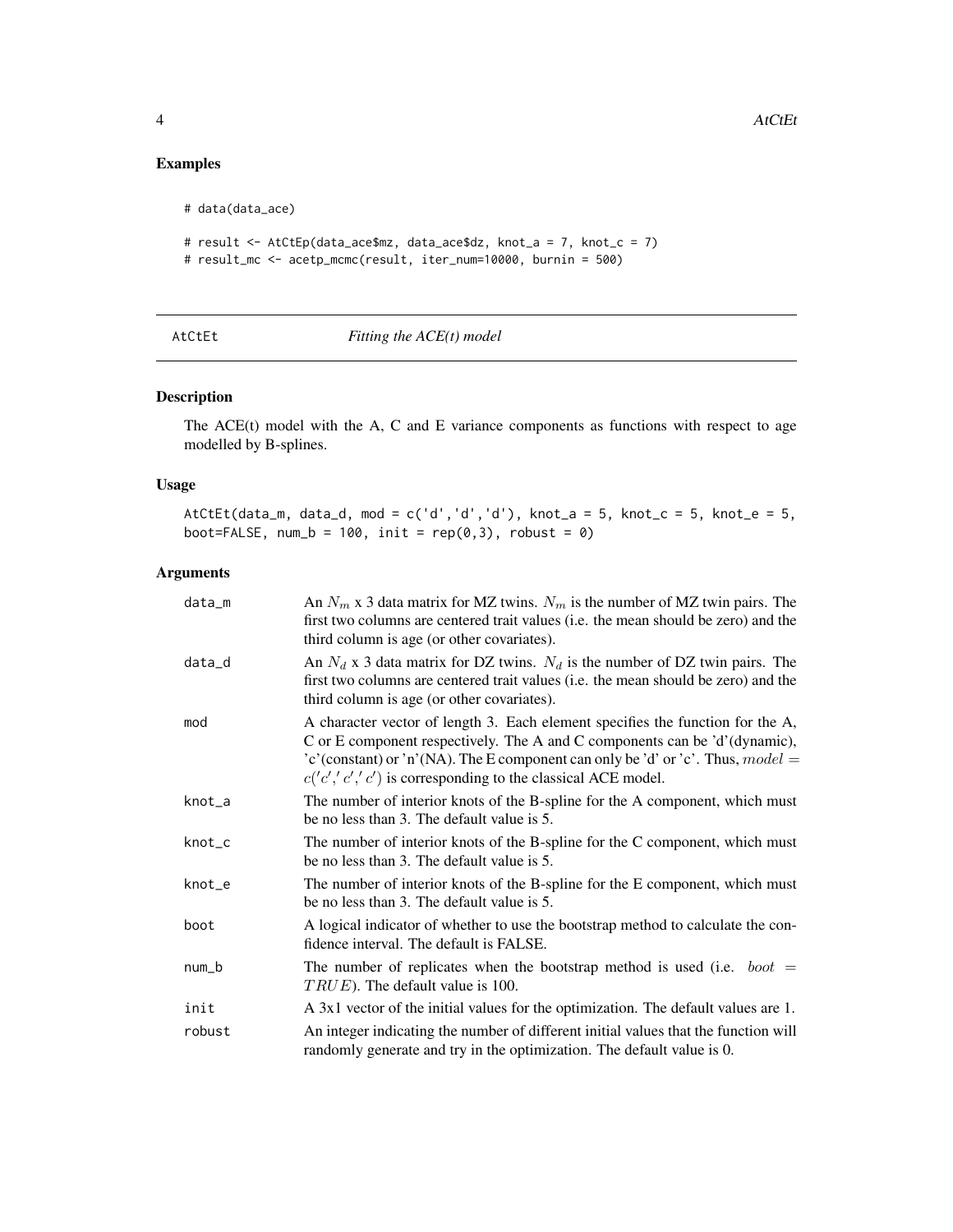#### AtCtEt 5

#### Details

If the variance is close to the boundary (0), it is better to use the bootstrap method to get the CIs. The optimization algorithm may sometimes end up with a local minimum. It is recommended to try different random initial values by setting 'robust'.

#### Value

| n_beta_a   | The number of spline coefficients for the A component.                                                                                         |
|------------|------------------------------------------------------------------------------------------------------------------------------------------------|
| n_beta_c   | The number of spline coefficients for the C component.                                                                                         |
| n_beta_e   | The number of spline coefficients for the E component.                                                                                         |
| beta_a     | The estimated spline coefficients (if the model parameter is 'd') or variance (if<br>the model parameter is $(c')$ of the A component.         |
| beta_c     | The estimated spline coefficients (if the model parameter is 'd') or variance (if<br>the model parameter is $(c')$ of the C component.         |
| beta_e     | The estimated spline coefficients (if the model parameter is 'd') or variance (if<br>the model parameter is $(c')$ of the E component.         |
| hessian_ap | The approximated Hessian matrix from the quasi-Newton algorithm.                                                                               |
| hessian    | The Hessian matrix calculated analytically.                                                                                                    |
| con        | An indicator of convergence of the optimization algorithm. An integer code 0<br>indicates successful completion. See 'optim' for more details. |
| lik        | The minus log-likelihood.                                                                                                                      |
| knots_a    | A vector of the knot positions for the A component.                                                                                            |
| knots_c    | A vector of the knot positions for the C component.                                                                                            |
| knots_e    | A vector of the knot positions for the E component.                                                                                            |
| boot       | A list containing pointwise CIs estimated from the bootstrap method when $boot =$<br>TRUE                                                      |

#### Author(s)

Liang He

#### References

He, L., Sillanpää, M.J., Silventoinen, K., Kaprio, J. and Pitkäniemi, J., 2016. Estimating Modifying Effect of Age on Genetic and Environmental Variance Components in Twin Models. Genetics, 202(4), pp.1313-1328.

#### Examples

data(data\_ace)

result <- AtCtEt(data\_ace\$mz, data\_ace\$dz, mod=c('d','d','c'))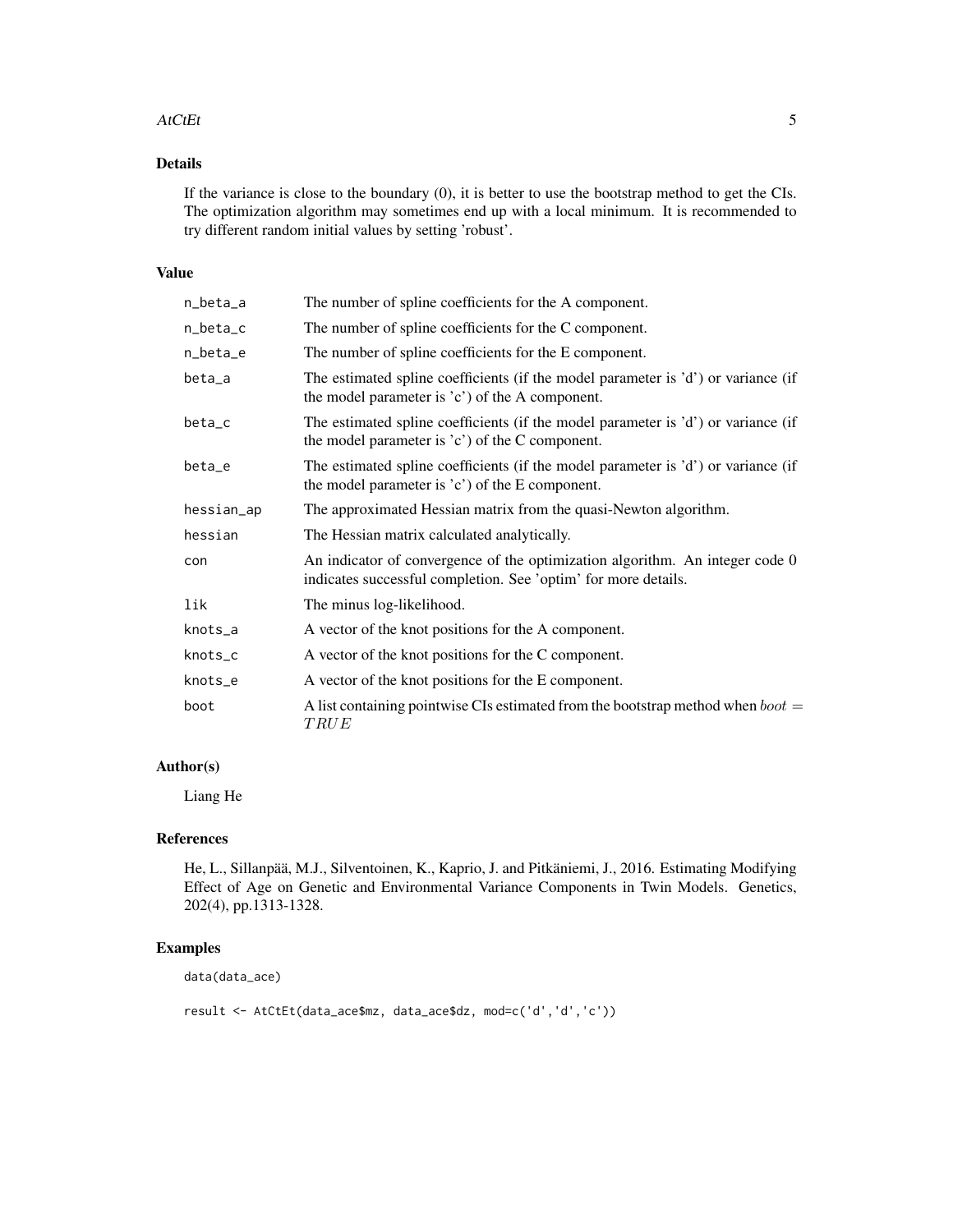<span id="page-5-0"></span>

#### Description

The  $ACE(t)$ -p model with the A, C and E variance components as functions with respect to age modelled by P-splines.

#### Usage

```
AtCtEtp(data_m, data_d, knot_a = 8, knot_c = 8, knot_e = 8, eps = 0.1,
mod=c('d','d','d'), robust = 0)
```
#### Arguments

| data_m | An $N_m$ x 3 data matrix for MZ twins. $N_m$ is the number of MZ twin pairs. The<br>first two columns are centered trait values (i.e. the mean should be zero) and the<br>third column is age (or other covariates).  |
|--------|-----------------------------------------------------------------------------------------------------------------------------------------------------------------------------------------------------------------------|
| data_d | An $N_d$ x 3 data matrix for DZ twins. $N_d$ is the number of DZ twin pairs. The<br>first two columns are centered trait values (i.e. the mean should be zero) and the<br>third column is age (or other covariates).  |
| knot_a | The number of interior knots of the B-spline for the A component. The default<br>value is 8.                                                                                                                          |
| knot_c | The number of interior knots of the B-spline for the C component. The default<br>value is 8.                                                                                                                          |
| knot_e | The number of interior knots of the B-spline for the E component. The default<br>value is 8.                                                                                                                          |
| eps    | Tolerance for convergence of the EM algorithm iterations. The default value is<br>0.1.                                                                                                                                |
| mod    | A character vector of length 3. Each element specifies the function for the A, C<br>or E component respectively. The components can be 'd'(dynamic), 'c'(constant)<br>or 'l'(linear). The default is $c('d','d',d').$ |
| robust | An integer indicating the number of different initial values that the function will<br>randomly generate and try in the optimization. The default value is 0.                                                         |

#### Details

When the 'mod' argument for a component is 'd'(dynamic), the corresponding 'beta' is the spline coefficients. When the 'mod' argument for a component is 'l'(linear), the corresponding 'beta' is a vector of two values, the exponential of which (exp(beta)) are the variances at the minimum and maximum age (or other covariates) provided in the data. When the 'mod' argument for a component is 'c'(constant), the corresponding 'beta' has only one value and exp(beta) is the variance.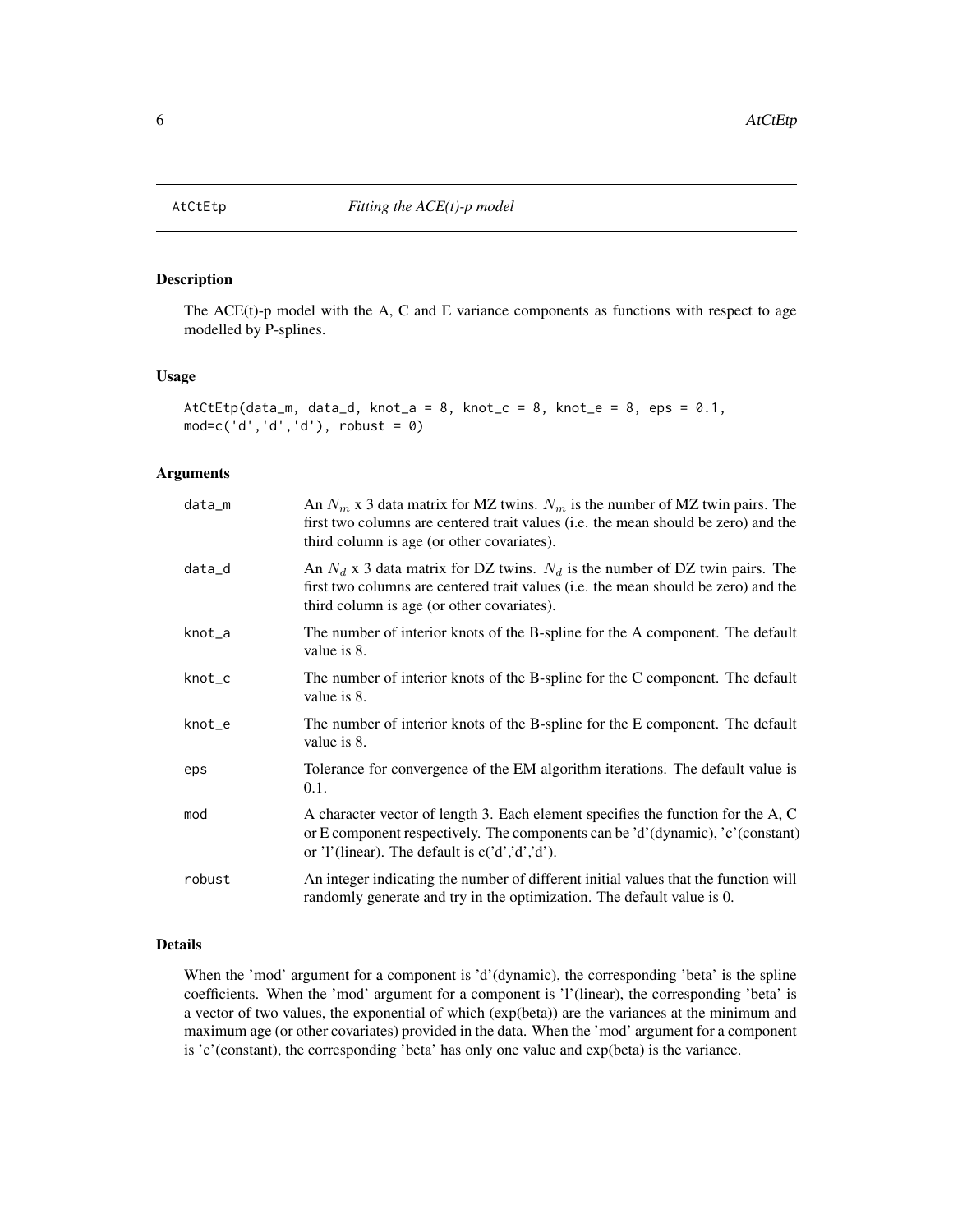#### <span id="page-6-0"></span>data\_ace 7

#### Value

| var_b_a   | The estimated variance for the penalized coefficient for the A components.                                                                     |
|-----------|------------------------------------------------------------------------------------------------------------------------------------------------|
| $var_b_c$ | The estimated variance for the penalized coefficient for the C components.                                                                     |
| var_b_e   | The estimated variance for the penalized coefficient for the E components.                                                                     |
| beta_a    | The estimated spline coefficients of the A component. See 'details' for more<br>information.                                                   |
| beta_c    | The estimated spline coefficients of the C component. See 'details' for more<br>information.                                                   |
| beta_e    | The estimated spline coefficients of the E component. See 'details' for more<br>information.                                                   |
| con       | An indicator of convergence of the optimization algorithm. An integer code 0<br>indicates successful completion. See 'optim' for more details. |
| lik       | The minus log marginal likelihood.                                                                                                             |
| knot_a    | A vector of the knot positions for the A component.                                                                                            |
| knot_c    | A vector of the knot positions for the C component.                                                                                            |
| knot_e    | A vector of the knot positions for the E component.                                                                                            |

#### Author(s)

Liang He

#### References

He, L., Sillanpää, M.J., Silventoinen, K., Kaprio, J. and Pitkäniemi, J., 2016. Estimating Modifying Effect of Age on Genetic and Environmental Variance Components in Twin Models. Genetics, 202(4), pp.1313-1328.

#### Examples

```
# data(data_ace)
```
# result <- AtCtEtp(data\_ace\$mz, data\_ace\$dz, knot\_e = 7, knot\_c = 5, mod=c('d','d','d'))

data\_ace *Example data for the ACEt models*

#### Description

This is an example dataset consisting of traits and ages for MZ and DZ twins.

#### Usage

data(data\_ace)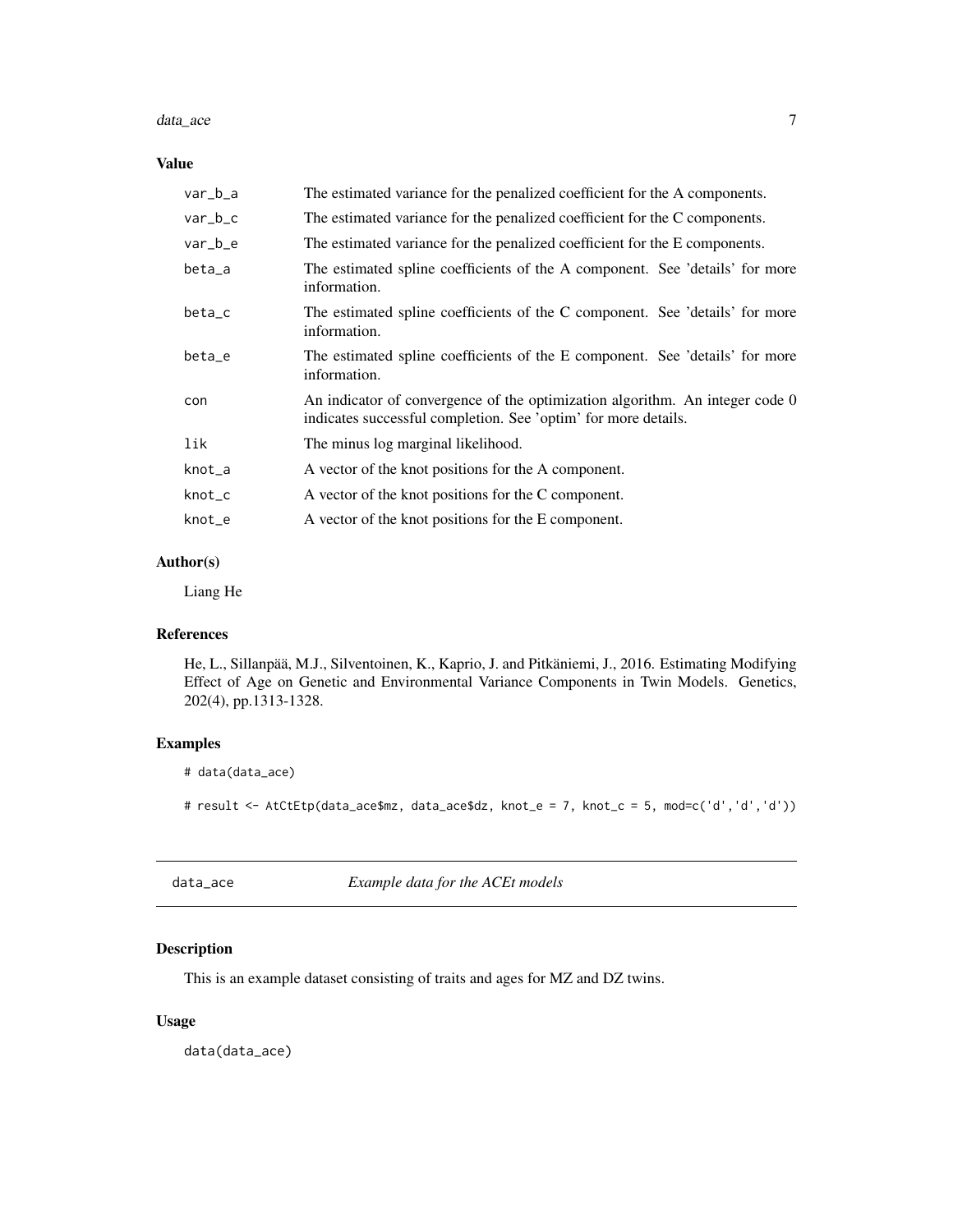#### <span id="page-7-0"></span>Format

The format is: mz: a matrix of simulated data for MZ twins. dz: a matrix of simulated data for DZ twins.

#### Examples

data(data\_ace)

| plot_acet | Plot variance curves for various $ACE(t)$ or $ACE(t)$ -p models with 95% |
|-----------|--------------------------------------------------------------------------|
|           |                                                                          |

#### Description

Plot variance curves or a heritability curve (with 95% CIs) of the A, C and E components with respect to age modelled by B-splines or P-splines.

#### Usage

```
plot_acet(acet, boot = FALSE, heri = FALSE, xlab, ylab, main, col, legend = TRUE)
```
#### Arguments

| acet   | An object obtained from the B-splines or P-splines functions. For the P-splines<br>functions, an object from the MCMC method must be used.                                  |
|--------|-----------------------------------------------------------------------------------------------------------------------------------------------------------------------------|
| boot   | An logical indicator of whether the confidence bands estimated from the boot-<br>strap method are plotted. The default is FALSE. Only available for the AtCtEt<br>model.    |
| heri   | A logical indicator of whether to plot the dynamic heritability curve. The default<br>is FALSE.                                                                             |
| xlab   | The 'xlab' argument in the plot funciton. The default is 'Age'.                                                                                                             |
| ylab   | The 'ylab' argument in the plot funciton. The default is 'Variance'.                                                                                                        |
| main   | The 'main' argument in the plot funciton. The default is 'Variance curves of the<br>A, C, and E components' for variances and 'Dynamic heritability' for heritabil-<br>ity. |
| col    | The 'col' argument in the plot funciton.                                                                                                                                    |
| legend | An logical indicator of whether the default legend is plotted.                                                                                                              |

#### Author(s)

Liang He

#### References

He, L., Sillanpää, M.J., Silventoinen, K., Kaprio, J. and Pitkäniemi, J., 2016. Estimating Modifying Effect of Age on Genetic and Environmental Variance Components in Twin Models. Genetics, 202(4), pp.1313-1328.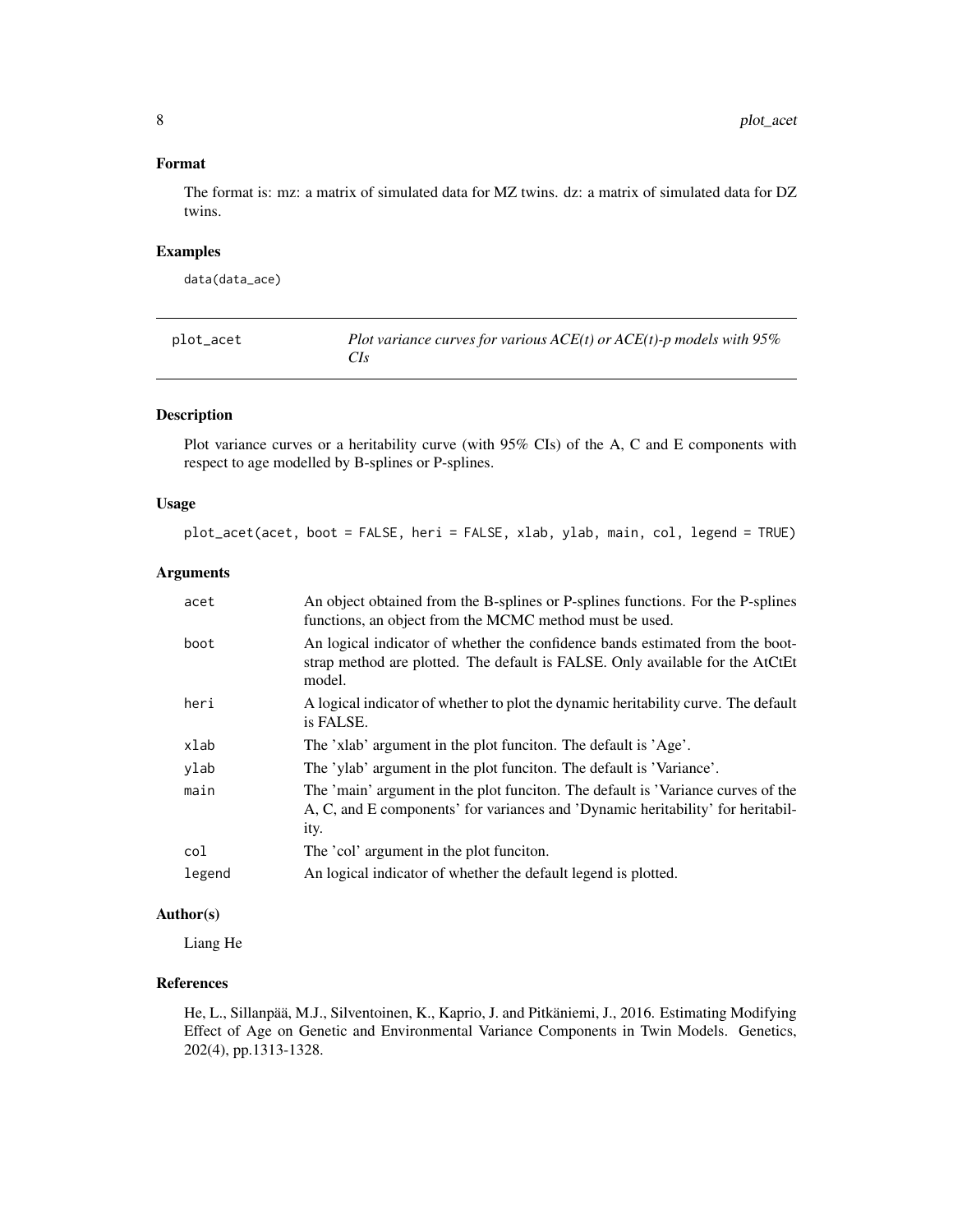#### <span id="page-8-0"></span>test\_acetp 9

#### Examples

```
# data(data_ace)
# result <- AtCtEtp(data_ace$mz, data_ace$dz, knot_a = 5, knot_c = 4)
# result_mc <- acetp_mcmc(result, iter_num=10000, burnin = 500)
# plot_acet(result_mc)
# result <- AtCtEt(data_ace$mz, data_ace$dz, mod=c('d','c','c'), knot_a = 9)
# plot_acet(result)
```
test\_acetp *Hypothesis testing of the ACE(t)-p models*

#### Description

Comparison of different ACE(t)-p models to test a linear or a constant variance component.

#### Usage

test\_acetp(acetp, comp, sim = 100, robust = 0, pe = TRUE)

#### Arguments

| acetp  | An object from the AtCtEtp function.                                                                                                                          |
|--------|---------------------------------------------------------------------------------------------------------------------------------------------------------------|
| comp   | The component to test linearity or constant. The variance of this component<br>must be dynamic or linear in the object from the AtCtEtp function.             |
| sim    | The number of the bootstrap resampling for approximating the null distribution<br>when testing linearity.                                                     |
| robust | An integer indicating the number of different initial values that the function will<br>randomly generate and try in the optimization. The default value is 0. |
| pe     | A logical argument indicating whether to use penalized spline model to test<br>linearity. The default value is TRUE.                                          |

#### Details

When pe=TRUE, the linearity is tested under a p-spline framework in which an LRT is performed. Otherwise, a  $\chi^2$  test is performed for linearity under a spline framework without penalty on smoothness.

#### Value

| Ŋ.      | The p-value for the test.                                                   |
|---------|-----------------------------------------------------------------------------|
| llr     | The LRT statistic for testing linearity.                                    |
| llr sim | The simulated null distribution of the LRT statistic for testing linearity. |
| chisq   | The chisq statistic for testing a constant or linearity.                    |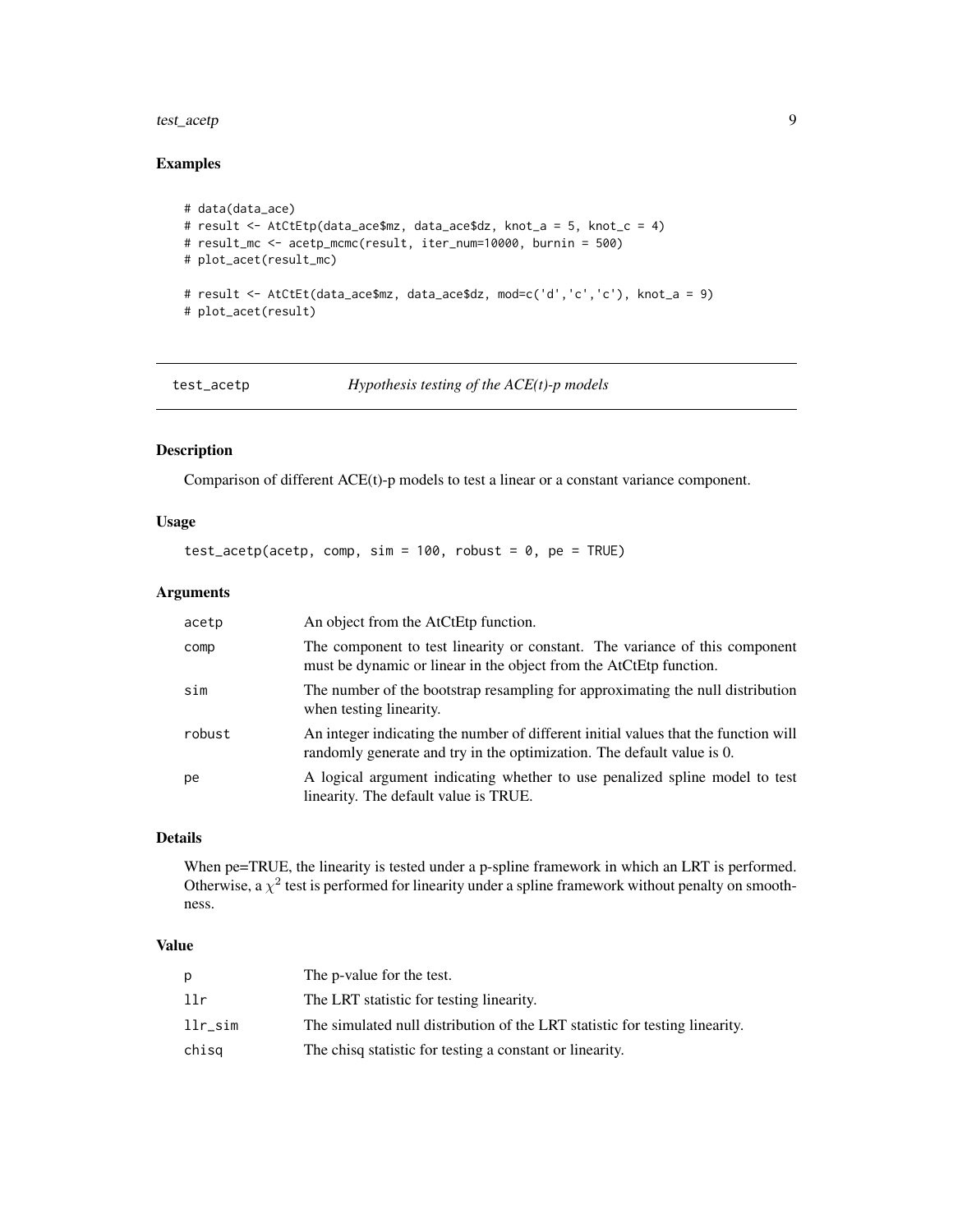#### Author(s)

Liang He

#### References

He, L., Sillanpää, M.J., Silventoinen, K., Kaprio, J. and Pitkäniemi, J., 2016. Estimating Modifying Effect of Age on Genetic and Environmental Variance Components in Twin Models. Genetics, 202(4), pp.1313-1328.

#### Examples

```
# data(data_ace)
```

```
# result <- AtCtEtp(data_ace$mz, data_ace$dz, knot_e = 7, knot_c = 5, mod=c('d','d','l'))
# re <- test_acetp(result, comp='e')
```